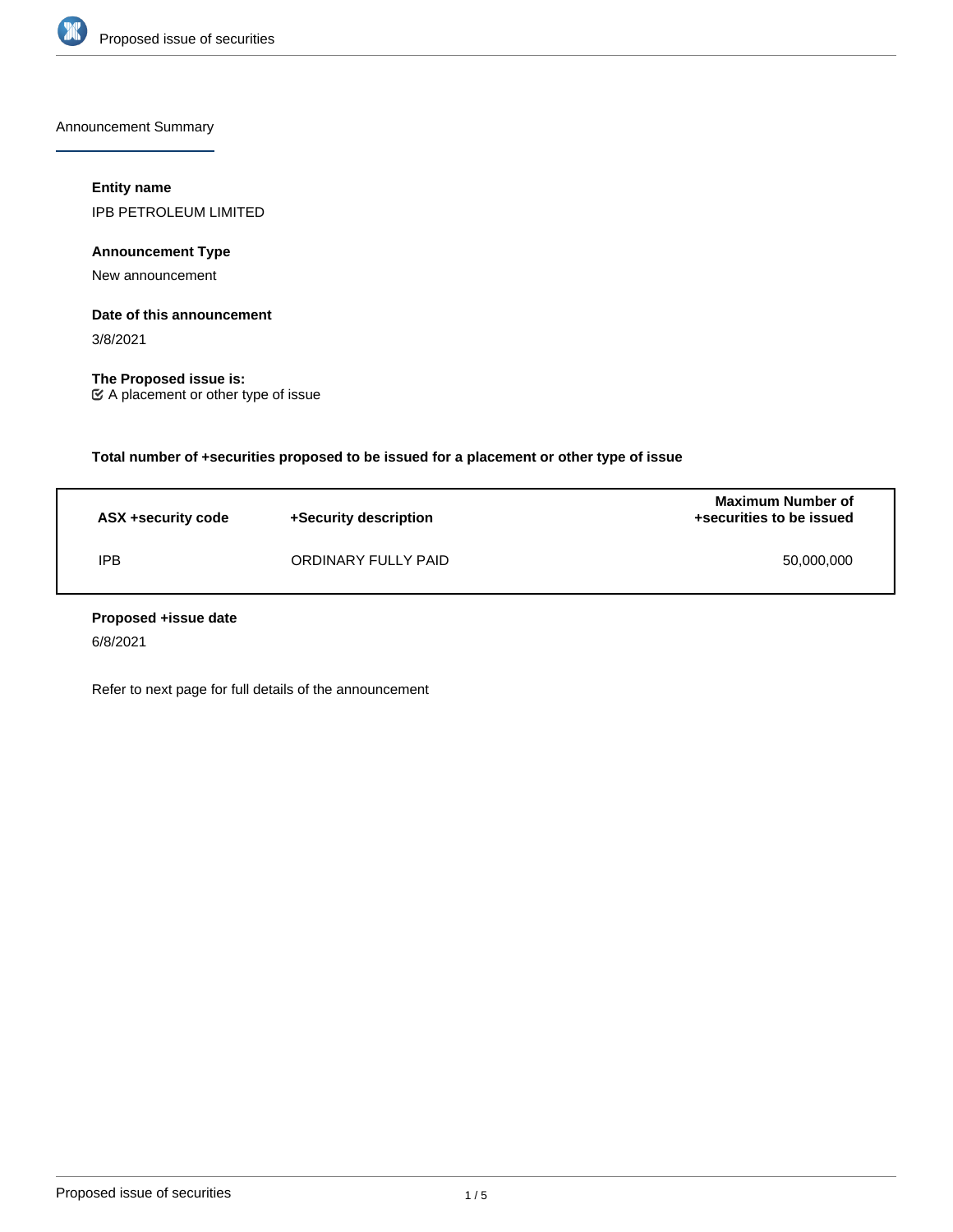

## Part 1 - Entity and announcement details

## **1.1 Name of +Entity**

IPB PETROLEUM LIMITED

We (the entity named above) give ASX the following information about a proposed issue of +securities and, if ASX agrees to +quote any of the +securities (including any rights) on a +deferred settlement basis, we agree to the matters set out in Appendix 3B of the ASX Listing Rules.

If the +securities are being offered under a +disclosure document or +PDS and are intended to be quoted on ASX, we also apply for quotation of all of the +securities that may be issued under the +disclosure document or +PDS on the terms set out in Appendix 2A of the ASX Listing Rules (on the understanding that once the final number of +securities issued under the +disclosure document or +PDS is known, in accordance with Listing Rule 3.10.3C, we will complete and lodge with ASX an Appendix 2A online form notifying ASX of their issue and applying for their quotation).

**1.2 Registered Number Type**

**Registration Number**

52137387350

**1.3 ASX issuer code**

IPB

ABN

# **1.4 The announcement is**

New announcement

## **1.5 Date of this announcement**

3/8/2021

**1.6 The Proposed issue is:**

 $\mathfrak{C}$  A placement or other type of issue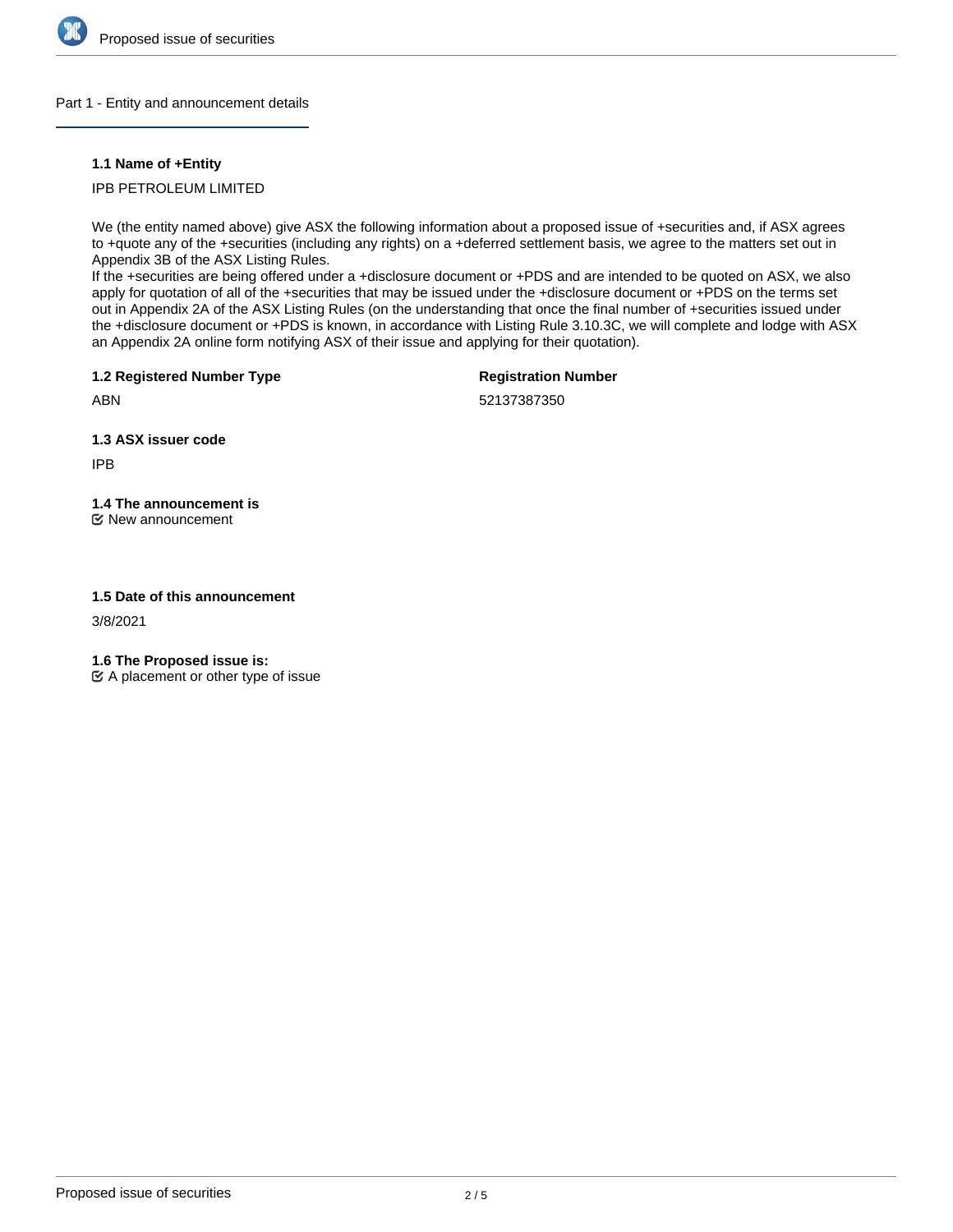

Part 7 - Details of proposed placement or other issue

Part 7A - Conditions

**7A.1 Do any external approvals need to be obtained or other conditions satisfied before the placement or other type of issue can proceed on an unconditional basis?** No

Part 7B - Issue details

**Is the proposed security a 'New class' (+securities in a class that is not yet quoted or recorded by ASX) or an 'Existing class' (additional securities in a class that is already quoted or recorded by ASX)?** Existing class

**Will the proposed issue of this +security include an offer of attaching +securities?** No

Details of +securities proposed to be issued

## **ASX +security code and description**

IPB : ORDINARY FULLY PAID

#### **Number of +securities proposed to be issued**

50,000,000

**Offer price details**

**Are the +securities proposed to be issued being issued for a cash consideration?** Yes

**In what currency is the cash consideration being paid?**

AUD - Australian Dollar

**What is the issue price per +security?** AUD 0.01750

**Will these +securities rank equally in all respects from their issue date with the existing issued +securities in that class?** Yes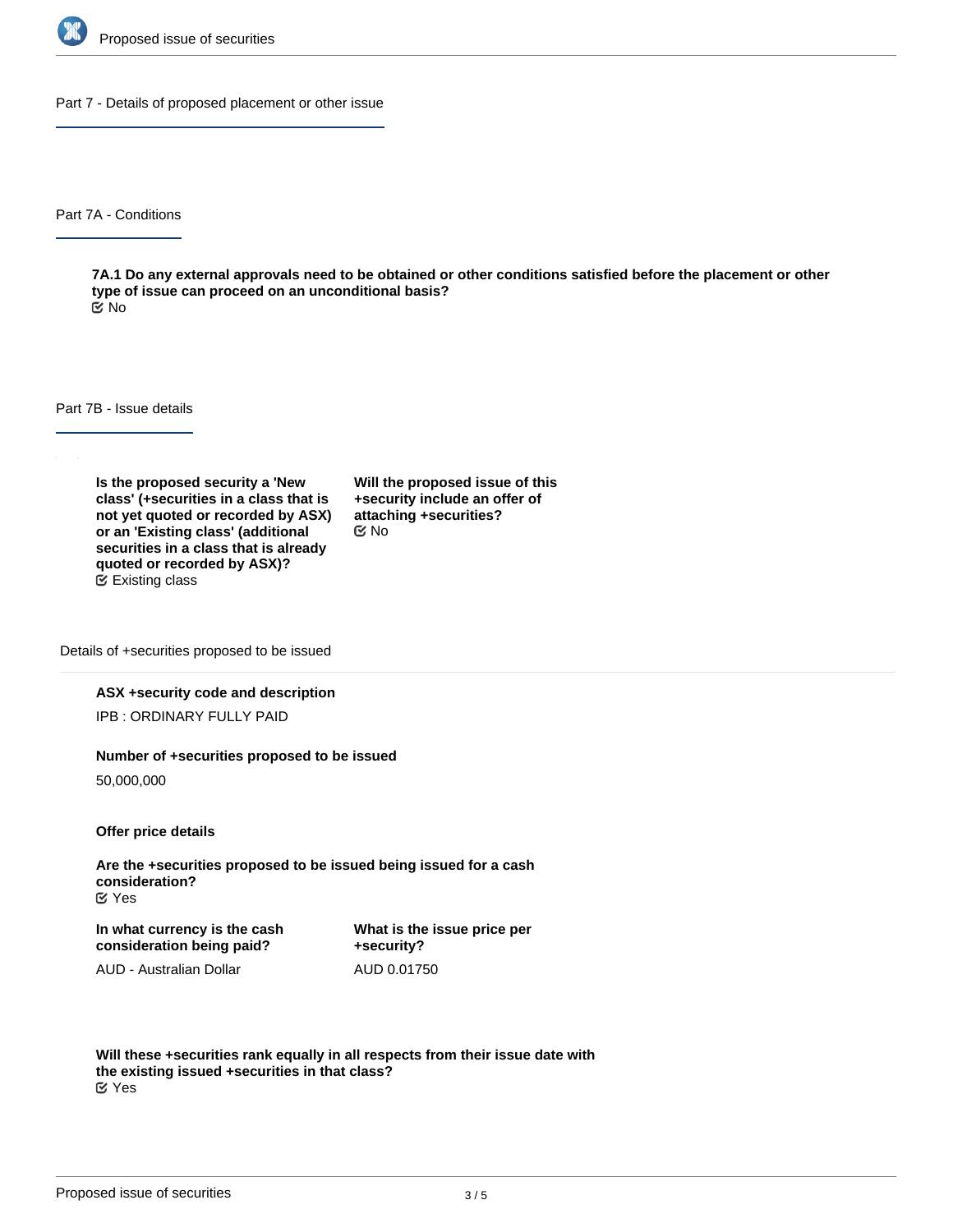

Part 7C - Timetable

**7C.1 Proposed +issue date**

6/8/2021

Part 7D - Listing Rule requirements

**7D.1 Has the entity obtained, or is it obtaining, +security holder approval for the entire issue under listing rule 7.1?** No

**7D.1b Are any of the +securities proposed to be issued without +security holder approval using the entity's 15% placement capacity under listing rule 7.1?** Yes

**7D.1b ( i ) How many +securities are proposed to be issued without security holder approval using the entity's 15% placement capacity under listing rule 7.1?**

21314513

**7D.1c Are any of the +securities proposed to be issued without +security holder approval using the entity's additional 10% placement capacity under listing rule 7.1A (if applicable)?** Yes

**7D.1c ( i ) How many +securities are proposed to be issued without +security holder approval using the entity's additional 10% placement capacity under listing rule 7.1A?**

28685486

**7D.1c ( ii ) Please explain why the entity has chosen to do a placement rather than a +pro rata issue or an offer under a +security purchase plan in which existing ordinary +security holders would have been eligible to participate**

Logistically and practically not possible given the shareholder base size and composition.

**7D.2 Is a party referred to in listing rule 10.11 participating in the proposed issue?** No

**7D.3 Will any of the +securities to be issued be +restricted securities for the purposes of the listing rules?** No

**7D.4 Will any of the +securities to be issued be subject to +voluntary escrow?** No

Part 7E - Fees and expenses

**7E.1 Will there be a lead manager or broker to the proposed issue?** Yes